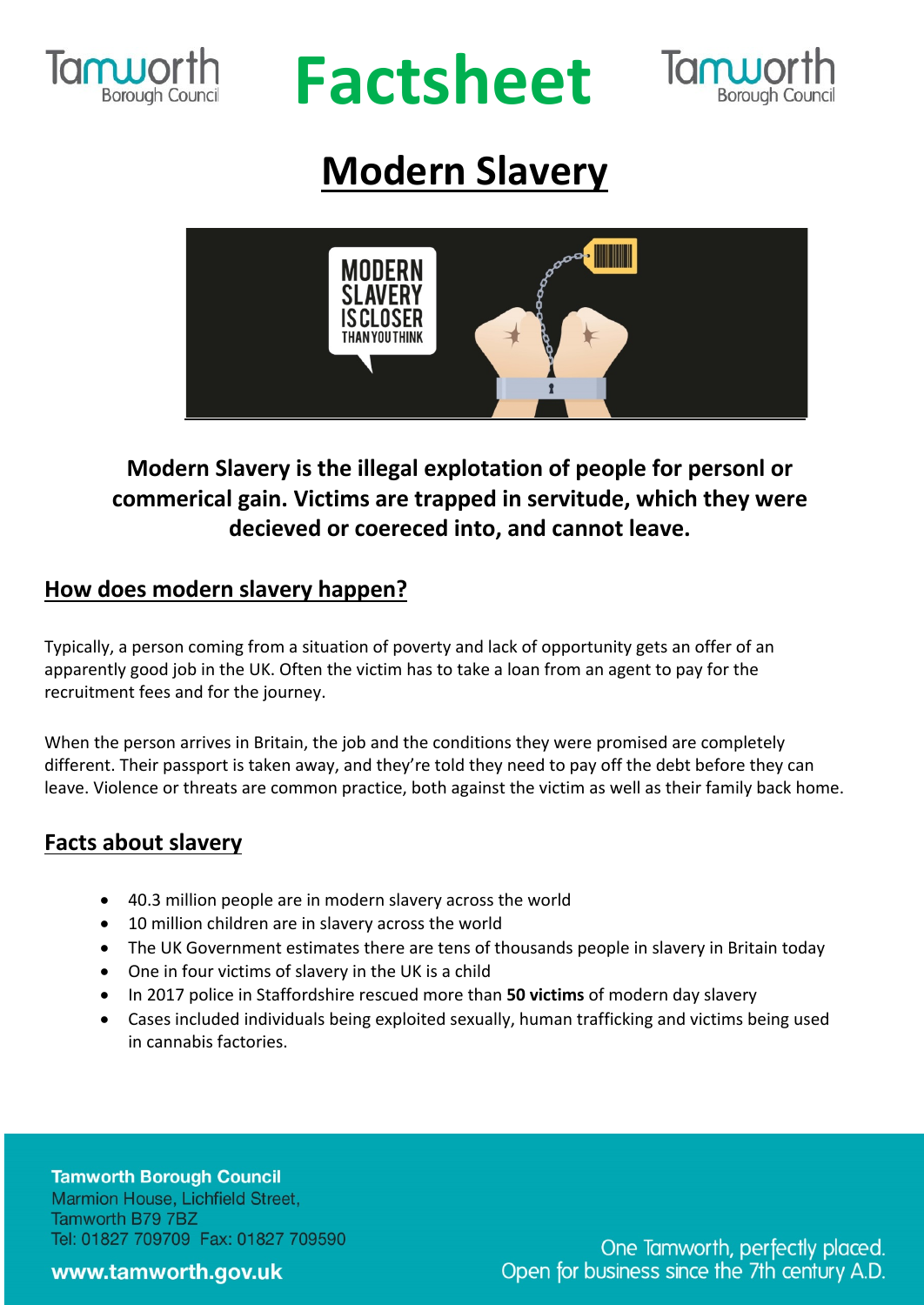

# **RUPOLIC Factsheet**



### **Forms of Modern Slavery**

• **Forced labour** - any work or services which people are forced to do against their will under the threat of some form punishment.

• **Debt bondage** - the world's most widespread form of slavery, when people borrow some money and are required to work to pay off the debt, then losing control over the conditions of both their employment and the debt.

• **Human trafficking** - involves people being transported into a situation of exploitation through the use of violence, deception or coercion. Purpose of exploitation can range from forced prostitution and forced labour to forced marriage and forced organ removal.

• **Descent-based slavery** – where people are born into slavery due to belonging to a 'slave class', caste or a group. A child of a mother in slavery is automatically enslaved too.

• **Child slavery** – defined as the delivery of a child by its parents or a guardian to someone else for the purpose of exploitation. Child slavery can include child trafficking, child soldiers, child marriage and child domestic slavery.

• **Forced marriage** – when someone is married against their will and cannot leave the marriage. Most child marriages can be considered slavery.

• **The exploitation of migrant workers** in conditions amounting to slavery

#### **How to Spot a property where a victim of Modern Slavery may be held**

#### **Outside the property** –

- Are there bars covering the windows of the property or are they permanently covered on the inside?
- Are the curtains always drawn?
- Do the windows have reflective film or coatings applied to them? Does the entrance to the property have CCTV cameras installed? –
- Is the letterbox sealed to prevent use? –
- Is there any sign that electricity may have been tacked on from neighbouring properties or directly from power lines?

#### **Inside the property** –

- Is access to the back rooms of the property restricted or are doors locked?
- Is the property overcrowded and badly cared for?

**Tamworth Borough Council** Marmion House, Lichfield Street, Tamworth B79 7BZ Tel: 01827 709709 Fax: 01827 709590

www.tamworth.gov.uk

One Tamworth, perfectly placed. Open for business since the 7th century A.D.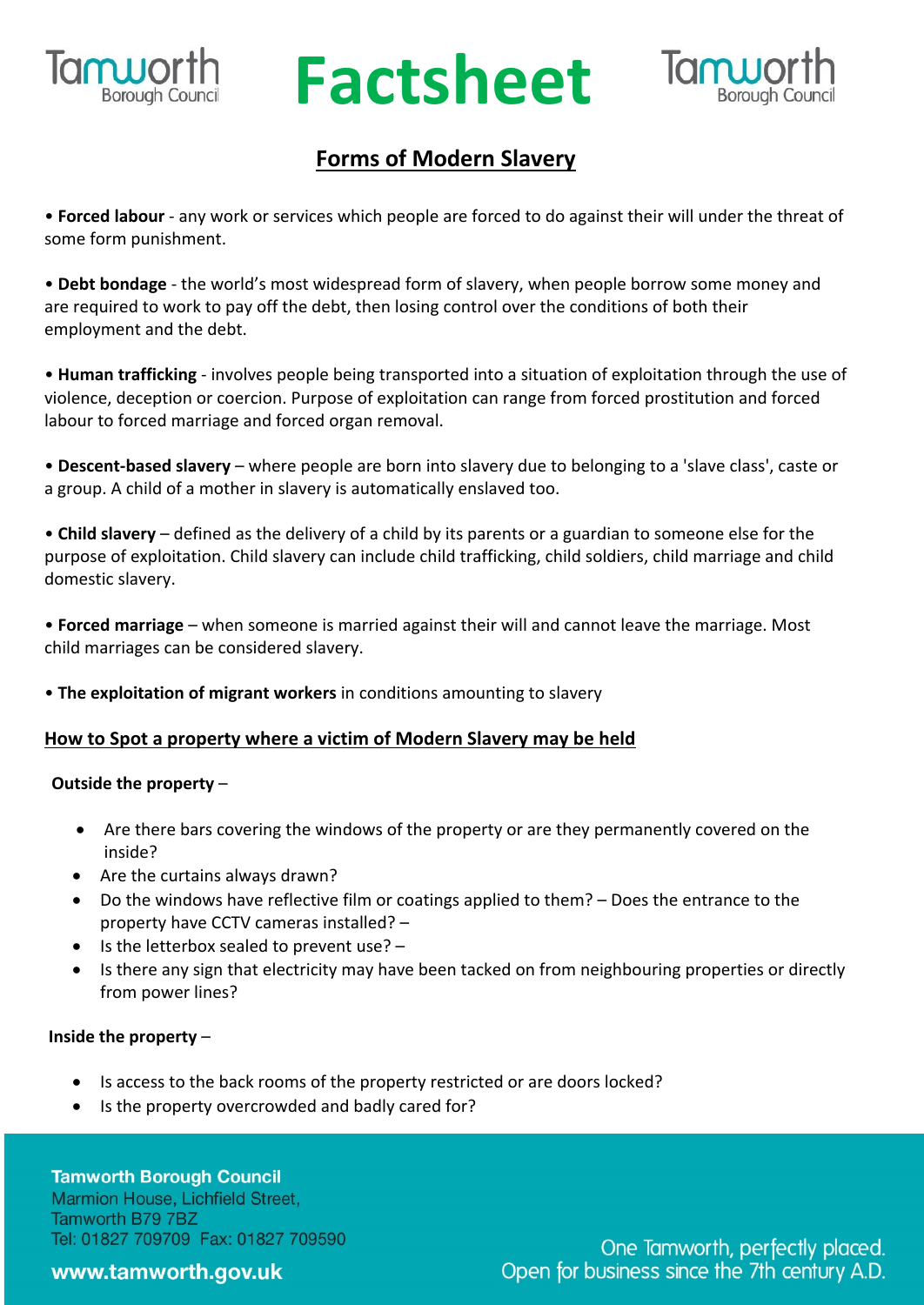

# **Factsheet**



### **Partners against modern slavery**

| <b>Name of</b><br><b>Organisation</b> | Who they can help                           | <b>Contact details</b>                   |
|---------------------------------------|---------------------------------------------|------------------------------------------|
| Modern Slavery                        | <b>Explains Modern Slavery</b><br>$\bullet$ | 24 hour Helpline                         |
| Helpline                              | How to spot the signs<br>$\bullet$          | 08000 121 700                            |
|                                       | Types of slavery                            |                                          |
|                                       | How to report modern                        | Online at                                |
|                                       | slavery                                     | www.modenslaveryhelpline.org             |
|                                       | How to get help                             |                                          |
|                                       | Links to useful helplines                   |                                          |
| Anti-Slavery                          | They work to end slavery                    | Tel: 020 7501 8920                       |
| International                         | around the world. Their website             |                                          |
|                                       | offers a range of support and               | Website:                                 |
|                                       | information. Further details on             | https://www.antislavery.org              |
|                                       | the types of slavery are available<br>here. |                                          |
| West Midlands Anti                    | A network of agencies tackling              | Website:                                 |
| <b>Slavery Network</b>                | modern slavery in the West                  | http://www.westmidlandsantisla           |
|                                       | Midlands and beyond.                        | very.org/contact/                        |
|                                       |                                             |                                          |
|                                       |                                             | Reporting form online                    |
| <b>Human Trafficking</b>              | organisation works with<br>The              | Tel: 020 3773 2040                       |
| Foundation                            | charities<br>in<br>the<br>sector            |                                          |
|                                       | combatting human trafficking                | Website:                                 |
|                                       | around the UK. They offer                   | http://www.humantraffickingfou           |
|                                       | support and advise to victims               | ndation.org/                             |
|                                       |                                             |                                          |
| CrimeStoppers                         | Crimestoppers is encouraging                | Tel:0800 555 111                         |
|                                       | those who may suspect that                  |                                          |
|                                       | someone is being controlled and             | Website: https://crimestoppers-          |
|                                       | held against their will to speak            | uk.org/in-your-area/west-                |
|                                       | out anonymously                             | midlands/staffordshire/tackling-         |
|                                       |                                             | modern-day-slavery-in-<br>staffordshire/ |
| Hope for Justice                      | Supporting victims of Modern                | Tele: 0300 008 8000                      |
|                                       | Slavery and working to prevent              |                                          |
|                                       | exploitation                                | Website:                                 |
|                                       |                                             | http://hopeforjustice.org/               |

**Tamworth Borough Council** Marmion House, Lichfield Street, Tamworth B79 7BZ

Tel: 01827 709709 Fax: 01827 709590

www.tamworth.gov.uk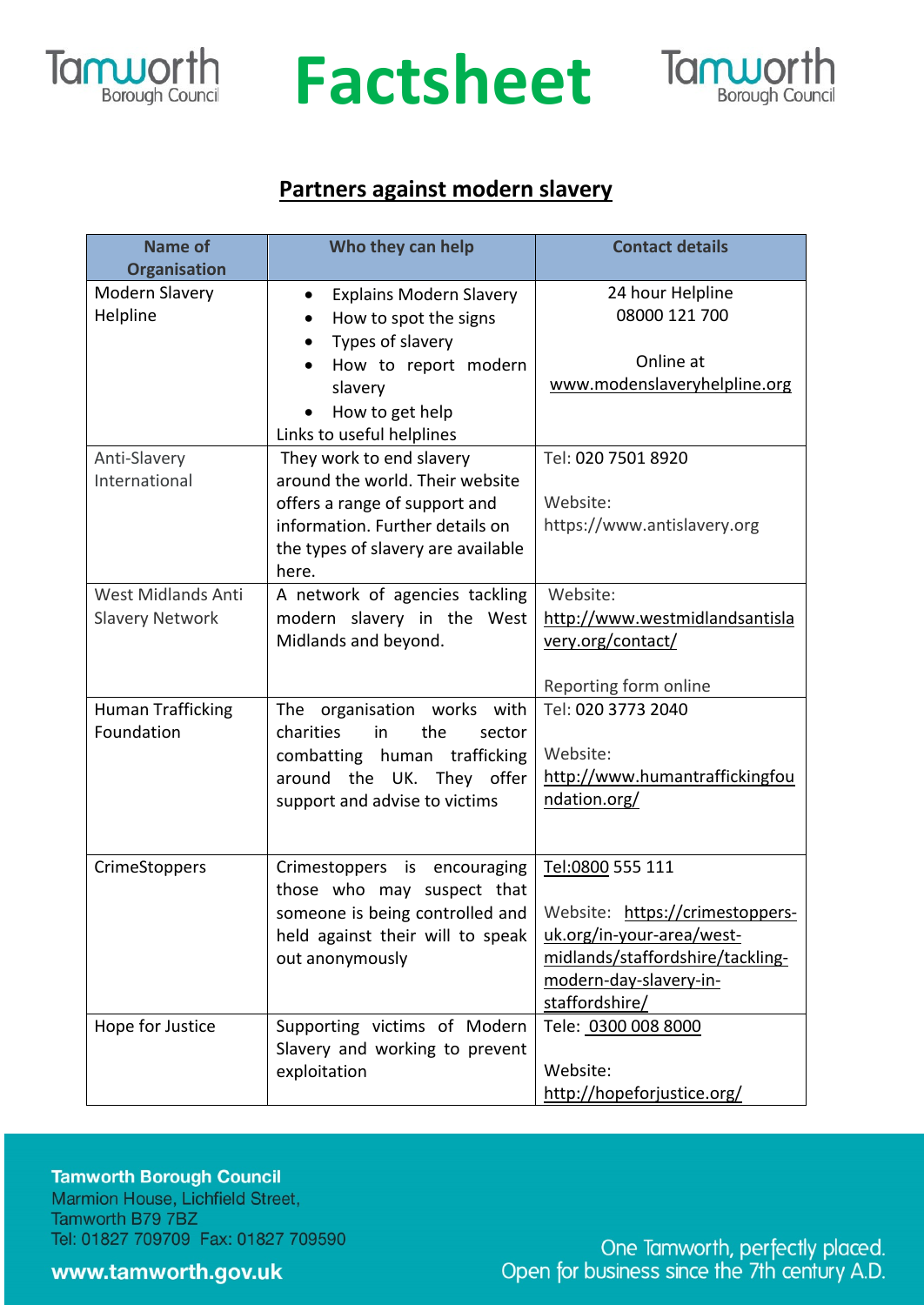

# **Ruporth Factsheet**



#### **How to report concerns:**

To report suspicious behaviour you can call your local police on **101** or call **999** in an emergency. You can also make an anonymous call to Crimestoppers on **0800 555 111**.

If you encounter a victim of slavery, you can refer them to the Salvation Army using their 24-hour helpline on **0300 3038151 or** call the Modern Slavery Helpline **08000 121 700.**

If you are worried about a child, call the NSPCC helpline **0808 800 5000**.

#### **What the law says:**

In 2015, the Modern Slavery Act received royal assent in England and Wales. The legislation provides a framework to fight against both trafficking and modern slavery, bringing together new laws under one act for all types of exploitation.

From 1 November 2015, (updated 18th March 2016) specified public authorities have a duty to notify the Home Office of any individual encountered in England and Wales who they believe is a suspected victim of slavery or human trafficking. Tamworth Borough Council is compliant with section 52 of the Modern Slavery Act 2015 and has a duty to notify the Secretary of State of suspected victims of slavery or human trafficking. A copy of the organisations 'Slavery and Human Trafficking Statement' can be found on our website.

#### **Tamworth Borough Council**

The Housing Solutions team are based at Tamworth Borough Council, they are available to give full advice on your housing needs and explain what options are available to you should you find yourself Homeless or threatened with homelessness.

**Contact: Email: Housingsolutions@tamworth.gov.uk**

**Tel: 01827 709709.**

If you are homeless and the council offices are closed, then you can contact the homelessness out of **hours service on 01827 709709 and choose option 1**. **You should only use this service if you have nowhere to stay immediately.**

**Please visit our website for further information relating to safeguarding and Tamworth Borough Council's Modern Slavery Statement https://www.tamworth.gov.uk/safeguarding**

**Tamworth Borough Council** Marmion House, Lichfield Street, Tamworth B79 7BZ Tel: 01827 709709 Fax: 01827 709590

www.tamworth.gov.uk

One Tamworth, perfectly placed. Open for business since the 7th century A.D.